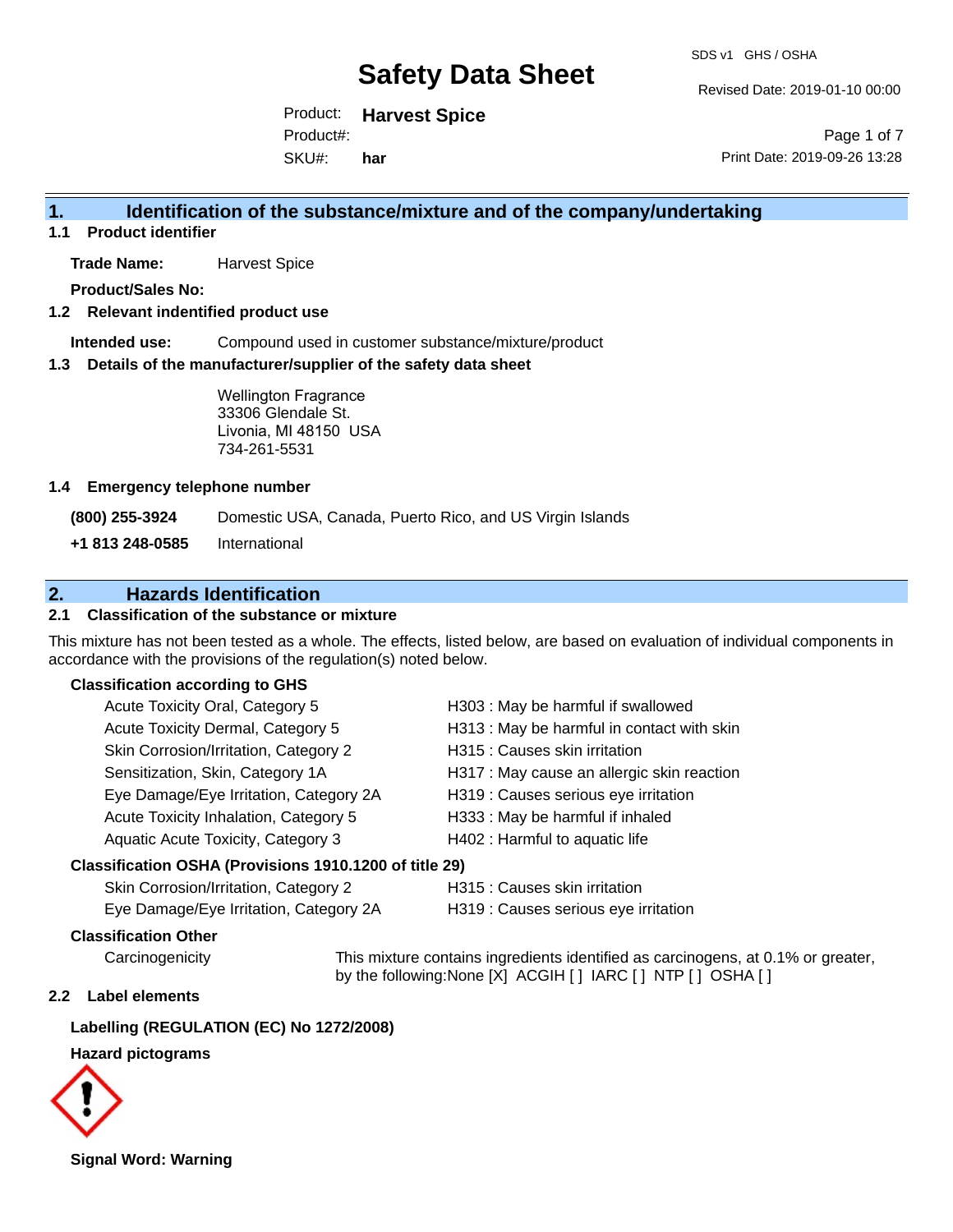SDS v1 GHS / OSHA

Revised Date: 2019-01-10 00:00

## Product: **Harvest Spice**

SKU#: Product#: **har**

Page 2 of 7 Print Date: 2019-09-26 13:28

| <b>Hazard statments</b>         |                                                                                                                                  |
|---------------------------------|----------------------------------------------------------------------------------------------------------------------------------|
| H303                            | May be harmful if swallowed                                                                                                      |
| H313                            | May be harmful in contact with skin                                                                                              |
| H <sub>315</sub>                | Causes skin irritation                                                                                                           |
| H317                            | May cause an allergic skin reaction                                                                                              |
| H <sub>319</sub>                | Causes serious eye irritation                                                                                                    |
| H <sub>333</sub>                | May be harmful if inhaled                                                                                                        |
| H402                            | Harmful to aquatic life                                                                                                          |
| <b>Precautionary Statements</b> |                                                                                                                                  |
| <b>Prevention:</b>              |                                                                                                                                  |
| P <sub>264</sub>                | Wash hands thoroughly after handling                                                                                             |
| P272                            | Contaminated work clothing should not be allowed out of the workplace                                                            |
| P273                            | Avoid release to the environment                                                                                                 |
| <b>Response:</b>                |                                                                                                                                  |
| $P302 + P352$                   | IF ON SKIN: Wash with soap and water                                                                                             |
| $P304 + P312$                   | IF INHALED: Call a POISON CENTER or doctor/physician if you feel unwell                                                          |
| $P305 + P351 + P338$            | IF IN EYES: Rinse cautiously with water for several minutes Remove contact lenses if<br>present and easy to do. continue rinsing |
| P312                            | Call a POISON CENTER or doctor/physician if you feel unwell                                                                      |
| $P333 + P313$                   | If skin irritation or a rash occurs: Get medical advice/attention                                                                |
| $P337 + P313$                   | If eye irritation persists: Get medical advice/attention                                                                         |
| P362                            | Take off contaminated clothing and wash before reuse                                                                             |
| P363                            | Wash contaminated clothing before reuse                                                                                          |
| 2.3<br><b>Other Hazards</b>     |                                                                                                                                  |

## **no data available**

## **3. Composition/Information on Ingredients**

## **3.1 Mixtures**

This product is a complex mixture of ingredients, which contains among others the following substance(s), presenting a health or environmental hazard within the meaning of the UN Globally Harmonized System of Classification and Labeling of Chemicals (GHS):

| CAS#<br>Ingredient        | EC#                                            | Conc.<br>Range | <b>GHS Classification</b>          |
|---------------------------|------------------------------------------------|----------------|------------------------------------|
| 104-55-2<br>Cinnamal      | 203-213-9                                      | $10 - 20%$     | H303; H312; H315; H317; H319; H401 |
| 8050-15-5                 | 232-476-2                                      | $2 - 5 \%$     | H402; H412                         |
|                           | Methyl ester of rosin (partially hydrogenated) |                |                                    |
| $91 - 64 - 5$<br>Coumarin | 202-086-7                                      | $2 - 5%$       | H302; H317; H402                   |
|                           |                                                |                |                                    |
| 121-32-4                  | 204-464-7                                      | $1 - 2%$       | H303; H320; H402                   |
|                           | 3-Ethoxy-4-hydroxybenzaldehyde                 |                |                                    |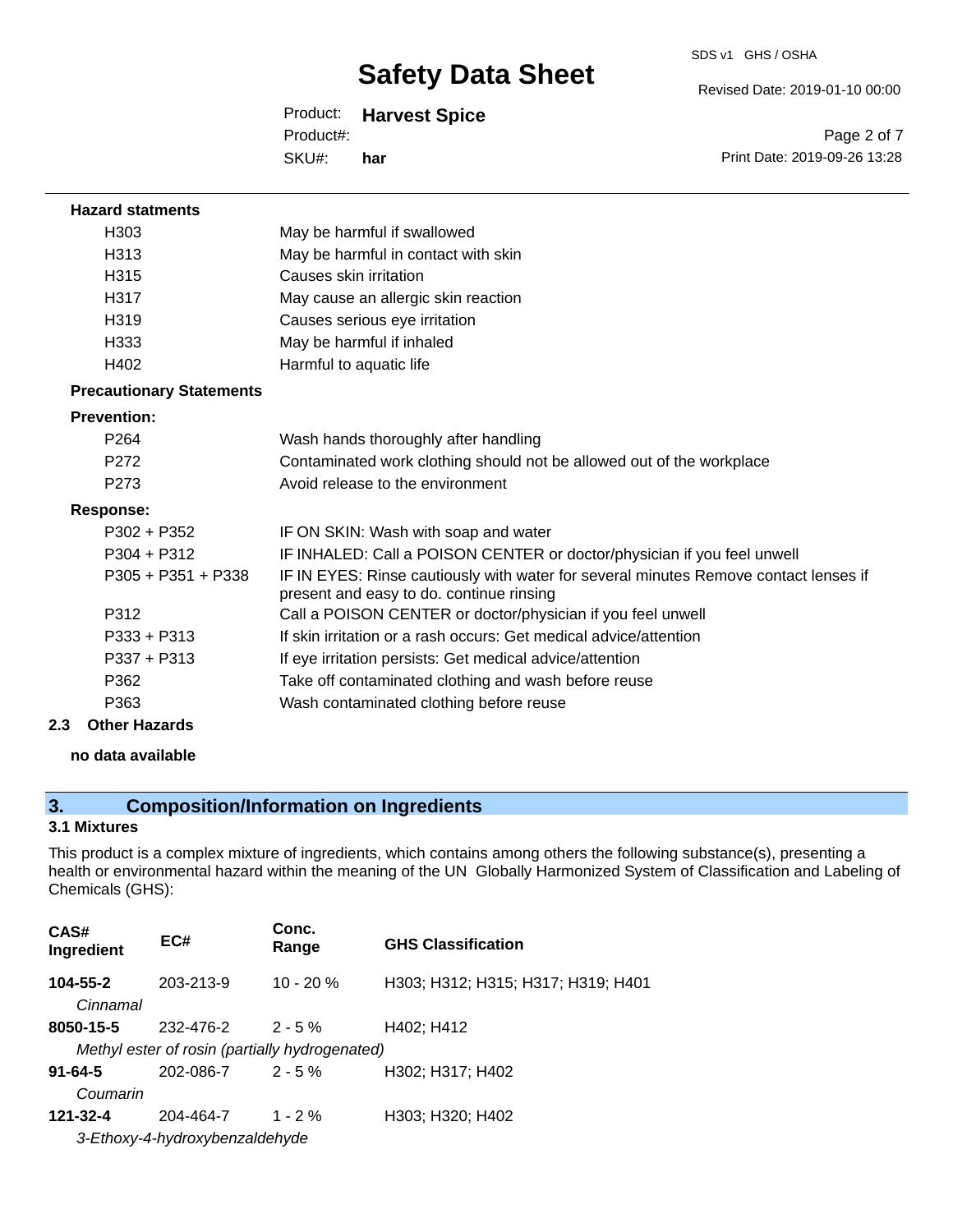Revised Date: 2019-01-10 00:00

Print Date: 2019-09-26 13:28

Page 3 of 7

Product: **Harvest Spice** 

Product#:

SKU#: **har**

| CAS#<br>Ingredient                                                             | EC#                                      | Conc.<br>Range                                            | <b>GHS Classification</b>                                                                                     |
|--------------------------------------------------------------------------------|------------------------------------------|-----------------------------------------------------------|---------------------------------------------------------------------------------------------------------------|
| 103-54-8                                                                       | 203-121-9                                | $1 - 2%$                                                  | H303; H402                                                                                                    |
| Cinnamyl acetate                                                               |                                          |                                                           |                                                                                                               |
|                                                                                |                                          | See Section 16 for full text of GHS classification codes  |                                                                                                               |
|                                                                                |                                          |                                                           | See Section 16 for full text of GHS classification codes which where not shown in section 2                   |
|                                                                                |                                          | Total Hydrocarbon Content (% $w/w$ ) = 0.04               |                                                                                                               |
|                                                                                |                                          |                                                           |                                                                                                               |
| 4.                                                                             | <b>First Aid Measures</b>                |                                                           |                                                                                                               |
| 4.1                                                                            | <b>Description of first aid measures</b> |                                                           |                                                                                                               |
| Inhalation:                                                                    |                                          |                                                           | Remove from exposure site to fresh air and keep at rest.<br>Obtain medical advice.                            |
| <b>Eye Exposure:</b>                                                           |                                          |                                                           | Flush immediately with water for at least 15 minutes.<br>Contact physician if symptoms persist.               |
| <b>Skin Exposure:</b>                                                          |                                          |                                                           | Remove contaminated clothes. Wash thoroughly with water (and soap).<br>Contact physician if symptoms persist. |
| Ingestion:                                                                     |                                          |                                                           | Rinse mouth with water and obtain medical advice.                                                             |
| 4.2 Most important symptoms and effects, both acute and delayed                |                                          |                                                           |                                                                                                               |
| <b>Symptoms:</b>                                                               |                                          |                                                           | no data available                                                                                             |
| Risks:                                                                         |                                          |                                                           | Refer to Section 2.2 "Hazard Statements"                                                                      |
| 4.3 Indication of any immediate medical attention and special treatment needed |                                          |                                                           |                                                                                                               |
| Treatment:                                                                     |                                          |                                                           | Refer to Section 2.2 "Response"                                                                               |
|                                                                                |                                          |                                                           |                                                                                                               |
| 5 <sub>1</sub>                                                                 | <b>Fire-Fighting measures</b>            |                                                           |                                                                                                               |
| 5.1                                                                            | <b>Extinguishing media</b>               |                                                           |                                                                                                               |
| Suitable:                                                                      |                                          |                                                           | Carbon dioxide (CO2), Dry chemical, Foam                                                                      |
| Unsuitable                                                                     |                                          |                                                           | Do not use a direct water jet on burning material                                                             |
|                                                                                |                                          | 5.2 Special hazards arising from the substance or mixture |                                                                                                               |
| <b>During fire fighting:</b>                                                   | 5.3 Advice for firefighters              |                                                           | Water may be ineffective                                                                                      |
|                                                                                | <b>Further information:</b>              |                                                           | Standard procedure for chemical fires                                                                         |

## **6. Accidental Release Measures**

**6.1 Personal precautions, protective equipment and emergency procedures**

Avoid inhalation and contact with skin and eyes. A self-contained breathing apparatus is recommended in case of a major spill.

#### **6.2 Environmental precautions**

Keep away from drains, soil, and surface and groundwater.

## **6.3 Methods and materials for containment and cleaning up**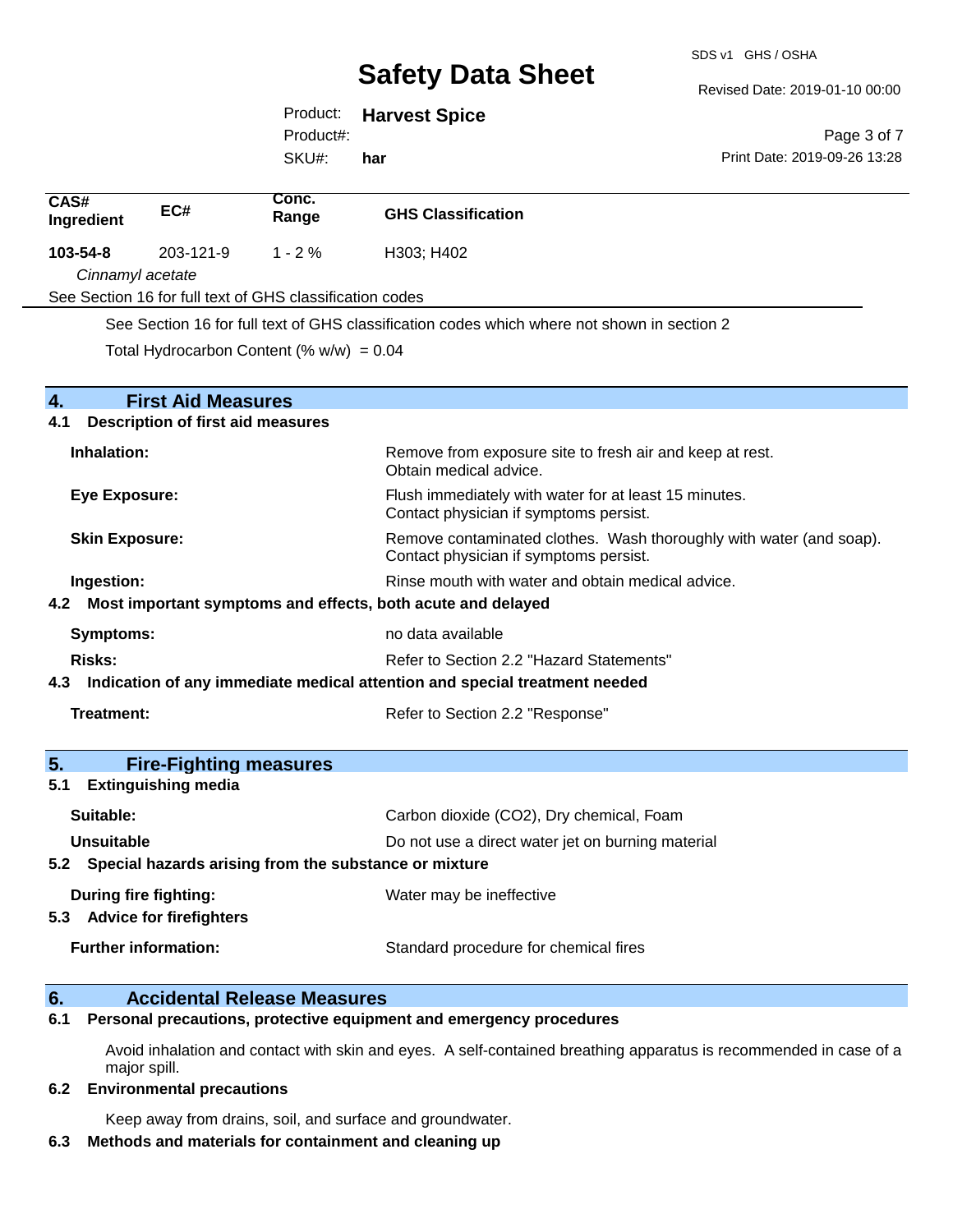#### Revised Date: 2019-01-10 00:00

## Product: **Harvest Spice**

SKU#: Product#: **har**

Page 4 of 7 Print Date: 2019-09-26 13:28

Clean up spillage promptly. Remove ignition sources. Provide adequate ventilation. Avoid excessive inhalation of vapors. Gross spillages should be contained by use of sand or inert powder and disposed of according to the local regulations.

#### **6.4 Reference to other sections**

Not Applicable

## **7. Handling and Storage**

### **7.1 Precautions for safe handling**

Apply according to good manufacturing and industrial hygiene practices with proper ventilation. Do not drink, eat or smoke while handling. Respect good personal hygiene.

### **7.2 Conditions for safe storage, including any incompatibilities**

Store in a cool, dry and ventilated area away from heat sources and protected from light in tightly closed original container. Avoid uncoated metal container. Keep air contact to a minimum.

## **7.3 Specific end uses**

No information available

### **8. Exposure Controls/Personal Protection**

## **8.1 Control parameters**

| <b>Exposure Limits:</b>                               | Contains no substances with occupational exposure limit values.                                                                          |
|-------------------------------------------------------|------------------------------------------------------------------------------------------------------------------------------------------|
| <b>Engineering Controls:</b>                          | Use local exhaust as needed.                                                                                                             |
| 8.2 Exposure controls - Personal protective equipment |                                                                                                                                          |
| Eye protection:                                       | Tightly sealed goggles, face shield, or safety glasses with brow guards and side shields, etc.<br>as may be appropriate for the exposure |
| <b>Respiratory protection:</b>                        | Avoid excessive inhalation of concentrated vapors. Apply local ventilation where appropriate.                                            |
| <b>Skin protection:</b>                               | Avoid Skin contact. Use chemically resistant gloves as needed.                                                                           |

### **9. Physical and Chemical Properties**

## **9.1 Information on basic physical and chemical properties**

| Appearance:                  | Liquid                            |
|------------------------------|-----------------------------------|
| Odor:                        | Conforms to Standard              |
| Color:                       | Yellow Tint to Pale Yellow (G1-3) |
| <b>Viscosity:</b>            | Liquid                            |
| <b>Freezing Point:</b>       | Not determined                    |
| <b>Boiling Point:</b>        | Not determined                    |
| <b>Melting Point:</b>        | Not determined                    |
| <b>Flashpoint (CCCFP):</b>   | >200 F (93.33 C)                  |
| Auto flammability:           | Not determined                    |
| <b>Explosive Properties:</b> | None Expected                     |
| <b>Oxidizing properties:</b> | None Expected                     |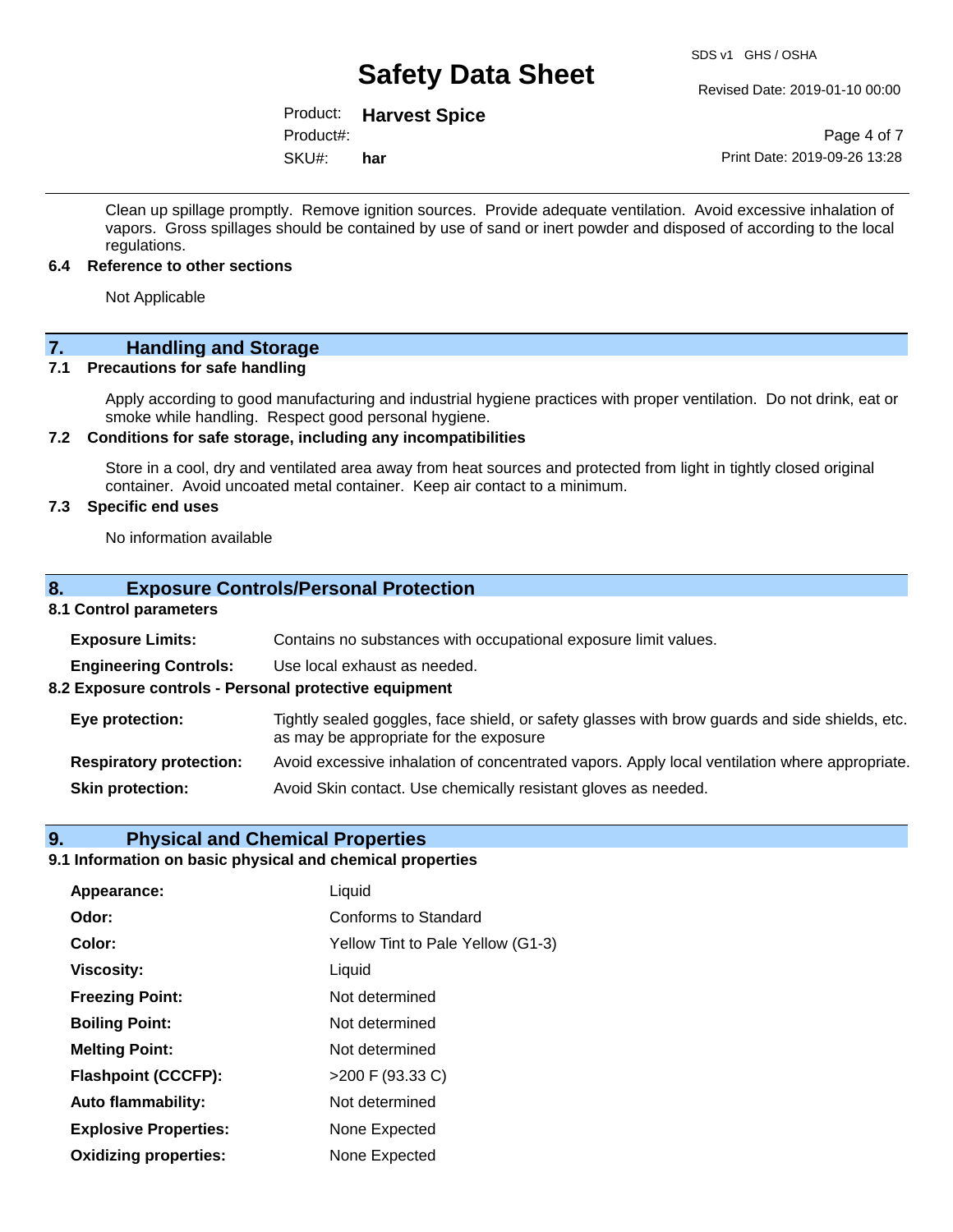Revised Date: 2019-01-10 00:00

| Product:  | <b>Harvest Spice</b> |
|-----------|----------------------|
| Product#: |                      |
| SKU#:     | har                  |

Page 5 of 7 Print Date: 2019-09-26 13:28

| Vapor Pressure (mmHg@20 C): | 0.0038 |
|-----------------------------|--------|
| %VOC:                       | 0.00   |
| Specific Gravity @ 25 C:    | 0.9630 |
| Density $@25C$ :            | 0.9600 |
| Refractive Index @ 20 C:    | 1.4830 |
| Soluble in:                 | Oil    |

## **10. Stability and Reactivity**

| <b>10.1 Reactivity</b>                  | None                                               |
|-----------------------------------------|----------------------------------------------------|
| <b>10.2 Chemical stability</b>          | Stable                                             |
| 10.3 Possibility of hazardous reactions | None known                                         |
| 10.4 Conditions to avoid                | None known                                         |
| 10.5 Incompatible materials             | Strong oxidizing agents, strong acids, and alkalis |
| 10.6 Hazardous decomposition products   | None known                                         |

## **11. Toxicological Information**

### **11.1 Toxicological Effects**

Acute Toxicity Estimates (ATEs) based on the individual Ingredient Toxicity Data utilizing the "Additivity Formula"

| Acute toxicity - Oral - (Rat) mg/kg                | (LD50: 3831.4176) May be harmful if swallowed            |
|----------------------------------------------------|----------------------------------------------------------|
| Acute toxicity - Dermal - (Rabbit) mg/kg           | (LD50: 2971.3433) May be harmful in contact with skin    |
| Acute toxicity - Inhalation - (Rat) mg/L/4hr       | (LD50: 88.7600) May be harmful if inhaled                |
| Skin corrosion / irritation                        | May be harmful if inhaled                                |
| Serious eye damage / irritation                    | Causes serious eye irritation                            |
| <b>Respiratory sensitization</b>                   | Not classified - the classification criteria are not met |
| <b>Skin sensitization</b>                          | May cause an allergic skin reaction                      |
| <b>Germ cell mutagenicity</b>                      | Not classified - the classification criteria are not met |
| Carcinogenicity                                    | Not classified - the classification criteria are not met |
| <b>Reproductive toxicity</b>                       | Not classified - the classification criteria are not met |
| Specific target organ toxicity - single exposure   | Not classified - the classification criteria are not met |
| Specific target organ toxicity - repeated exposure | Not classified - the classification criteria are not met |
| <b>Aspiration hazard</b>                           | Not classified - the classification criteria are not met |

## **12. Ecological Information**

**12.1 Toxicity**

**Acute acquatic toxicity Acute acquatic toxicity Harmful to aquatic life Toxicity Data on soil no data available no data available** 

**Chronic acquatic toxicity** Not classified - the classification criteria are not met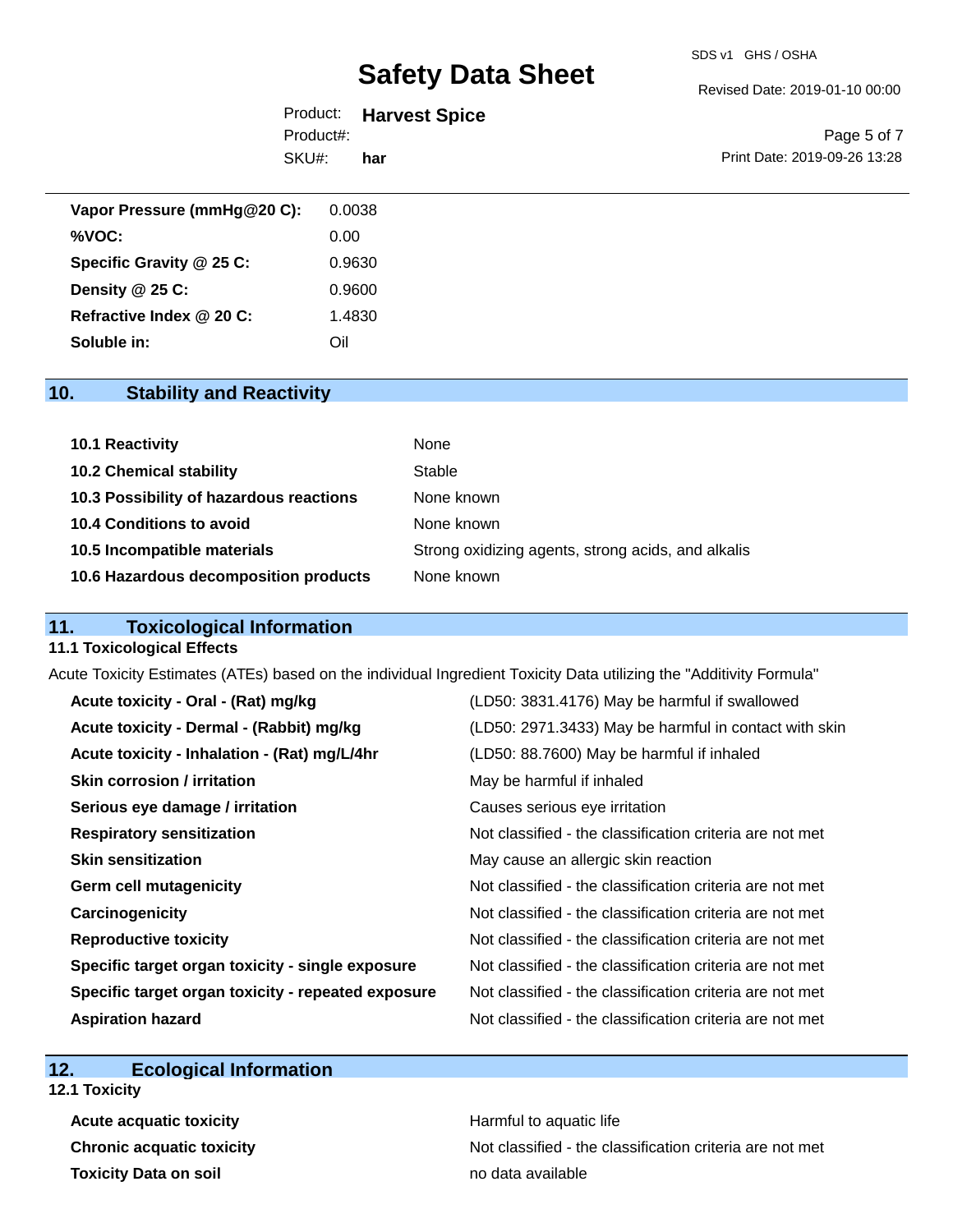SDS v1 GHS / OSHA

Revised Date: 2019-01-10 00:00

|           | Product: Harvest Spice |
|-----------|------------------------|
| Product#: |                        |

SKU#: **har**

Page 6 of 7 Print Date: 2019-09-26 13:28

| <b>Toxicity on other organisms</b> | no data available |  |
|------------------------------------|-------------------|--|
| 12.2 Persistence and degradability | no data available |  |
| 12.3 Bioaccumulative potential     | no data available |  |
| 12.4 Mobility in soil              | no data available |  |
| 12.5 Other adverse effects         | no data available |  |
|                                    |                   |  |

## **13. Disposal Conditions**

## **13.1 Waste treatment methods**

Do not allow product to reach sewage systems. Dispose of in accordance with all local and national regulations. Send to a licensed waste management company.The product should not be allowed to enter drains, water courses or the soil. Do not contaminate ponds, waterways or ditches with chemical or used container.

## **14. Transport Information**

| <b>Marine Pollutant</b><br>No.           |              |                                     |                 |        |
|------------------------------------------|--------------|-------------------------------------|-----------------|--------|
| <b>Regulator</b>                         | <b>Class</b> | <b>Pack Group</b>                   | <b>Sub Risk</b> | UN-nr. |
| U.S. DOT (Non-Bulk)                      |              | Not Regulated - Not Dangerous Goods |                 |        |
| <b>Chemicals NOI</b>                     |              |                                     |                 |        |
| <b>ADR/RID (International Road/Rail)</b> |              | Not Regulated - Not Dangerous Goods |                 |        |
| <b>Chemicals NOI</b>                     |              |                                     |                 |        |
| <b>IATA (Air Cargo)</b>                  |              | Not Regulated - Not Dangerous Goods |                 |        |
| <b>Chemicals NOI</b>                     |              |                                     |                 |        |
| IMDG (Sea)                               |              | Not Regulated - Not Dangerous Goods |                 |        |
| <b>Chemicals NOI</b>                     |              |                                     |                 |        |

| 15.<br><b>Regulatory Information</b>                                 |                                                              |  |
|----------------------------------------------------------------------|--------------------------------------------------------------|--|
| <b>U.S. Federal Regulations</b>                                      |                                                              |  |
| <b>TSCA (Toxic Substance Control Act)</b>                            | All components of the substance/mixture are listed or exempt |  |
| 40 CFR(EPCRA, SARA, CERCLA and CAA)<br><b>U.S. State Regulations</b> | This product contains NO components of concern.              |  |
| <b>California Proposition 65 Warning</b>                             | This product contains the following components:              |  |
| $202 - 223 - 0 \leq 3 \text{ ppm}$<br>93-15-2                        | Methyl Eugenol (Natural Source)                              |  |
| <b>Canadian Regulations</b>                                          |                                                              |  |
| <b>DSL</b>                                                           | 100.00% of the components are listed or exempt.              |  |

## **16. Other Information**

#### **GHS H-Statements referred to under section 3 and not listed in section 2**